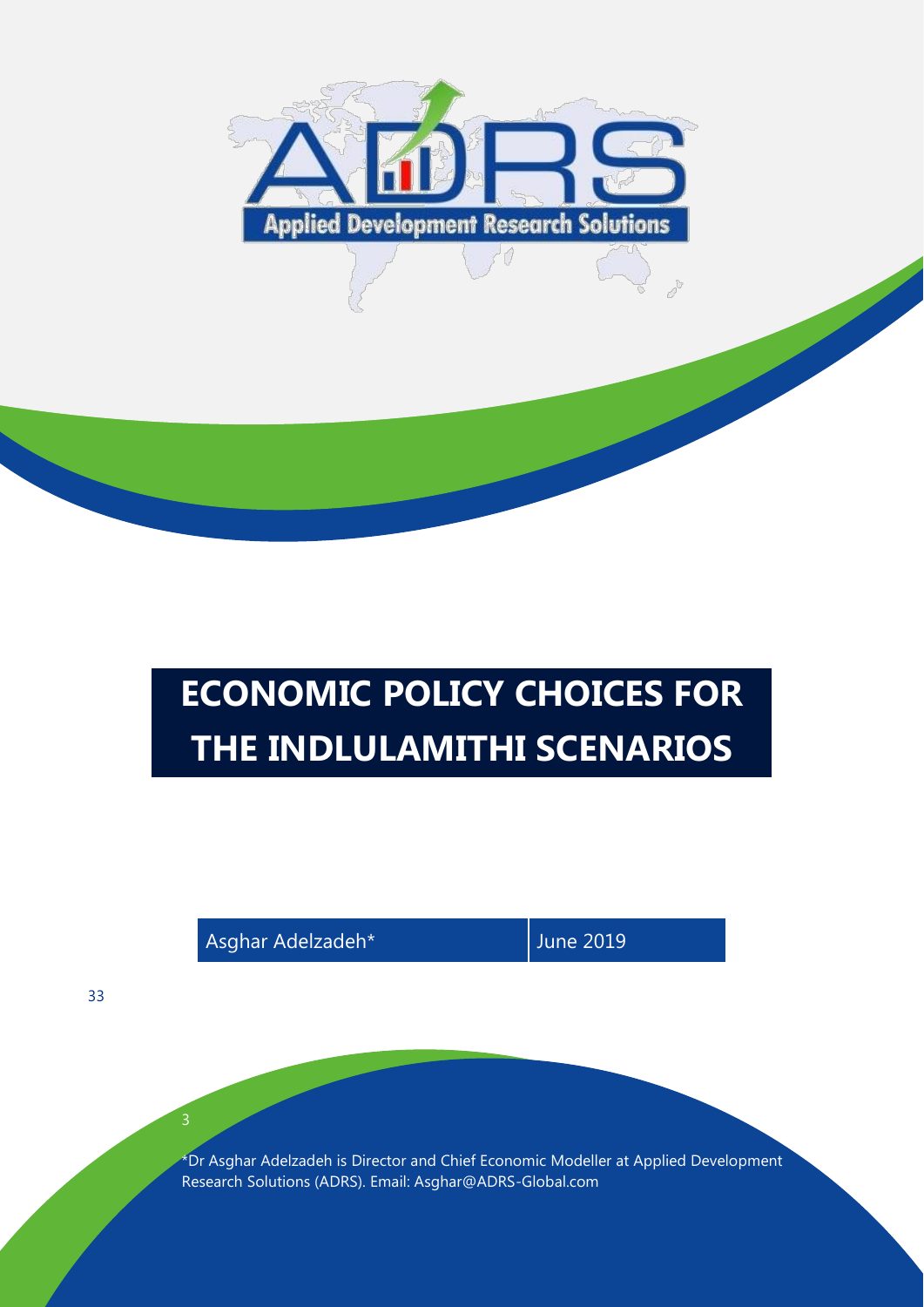# **Economic Policy Choices for the Indlulamithi Scenarios** <sup>1</sup>

Asghar Adelzadeh 15 June 2019

The primary objective of modelling support for the Indlulamithi scenarios is to use economic modelling techniques to develop policy scenarios and projections of key economic and development indicators that support and strengthen the economic underpinning of Indlulamithi project scenarios. With the help of the ADRS's Dynamically Integrated Macro-Micro Simulation Model of South Africa (DIMMSIM™), we used the three Indlulamithi scenarios to design and simulate relevant policy scenarios.

DIMMSIM™ is a multi-sector macroeconometric model of South Africa that also contains a full household micro-simulation model of the country. It captures the dynamic interactions between macroeconomic performance and household welfare. Simulations and projections of the model use various inputs that are exogenous to the model. These inputs include population data, policy parameters and other national and international parameters. Annexure B provides a brief non-technical description of DIMMSIM™.

### **iSbhujwa: An Enclave Bourgeois Nation iSbhujwa Economic Policy Framework and Measures**

Under the iSbhujwa scenario, **the policy status quo is retained** after the 2019 election. Consequently, the economic outlook for the future of South Africa basically resembles its recent performance. Microeconomic policy reforms are aimed propelling the economy onto a significantly higher macroeconomic performance, namely a path of higher growth and higher employment. Therefore, policies that are adopted and implemented are essentially supply-side measures aimed at reforming institutions, the regulatory frameworks and agencies in order to improve efficiencies in market. This is expected to produce the growth necessary to yield high employment in South Africa.

Government fiscal and monetary policy continues to follow the current austerity approach to macroeconomic policy, composed of fiscal austerity, a flexible exchange rate and strict inflation targeting. The new Minister of Finance implements budget cuts aiming to decrease the deficit so that a business-friendly environment which attracts

 $11$  This report was commissioned by the Mapungubwe Institute for Strategic Reflection (MISTRA). The views expressed in this report are those of the author and do not necessarily represent those of the MISTRA.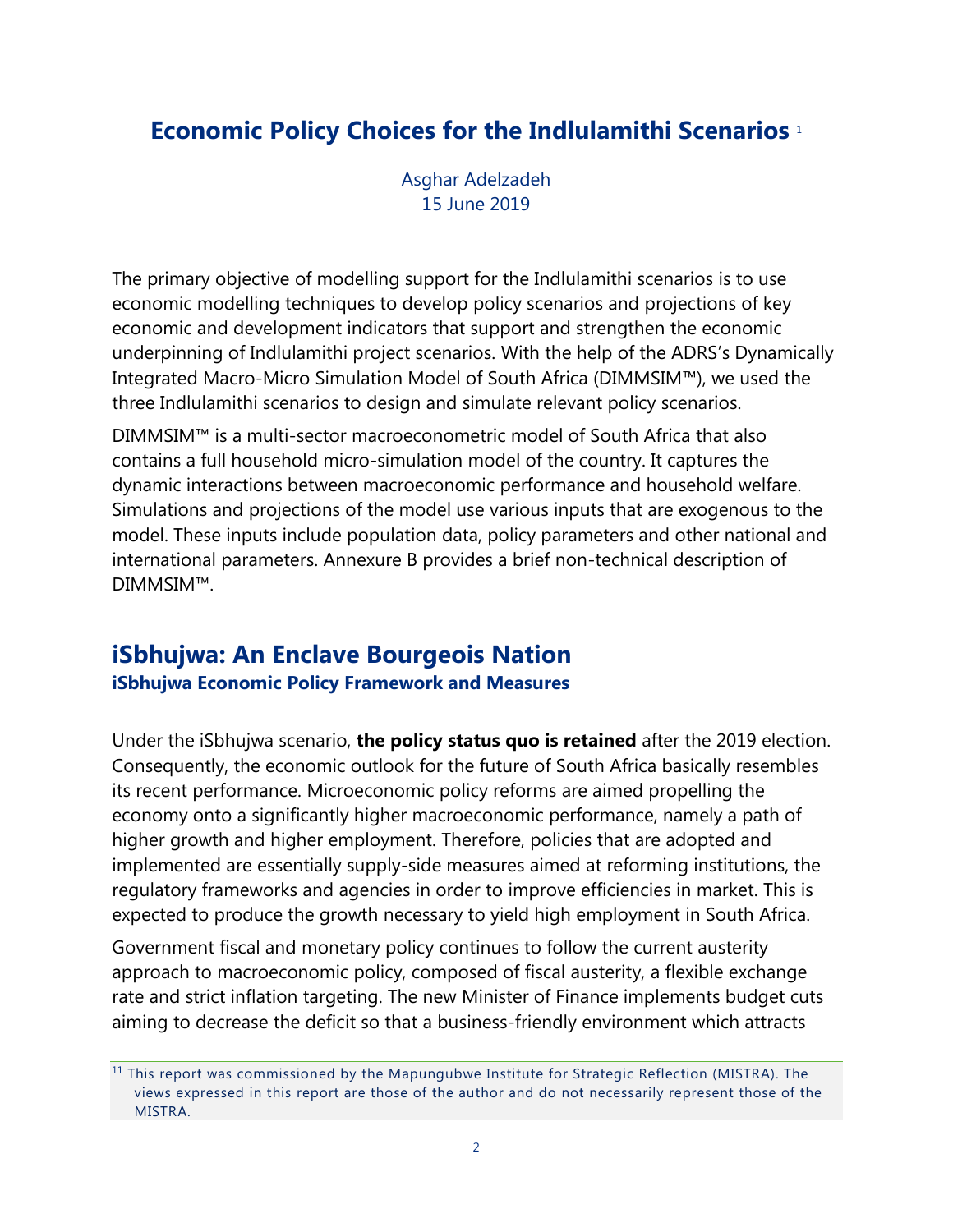investment is created, thereby raising GDP and employment. Therefore, through the Medium-Term Strategic Framework (MTSF) and Medium-Term Expenditure Framework (MTEF), fiscal policy continues to prioritise lowering the debt-GDP ratio through expenditure measures. Furthermore, monetary authorities will continue setting the interest rate to enforce strict adherence to inflation targeting, with a 6% inflation rate ceiling. The Scenario Box provides a brief overview of key policy measures under the iSbhujwa scenario.

### **Economic Performance Under the iSbhujwa Scenario**

With the iSbhujwa scenario, the real size of the economy (in 2010 prices) is projected to grow by approximately40%, from R3,144 billion in 2018 to R4,415 billion in 2030, which translates to a compound annual growth rate (CAGR) of 2.86% over the next 12 years (i.e. 2019–2030). The real per capita GDP is expected to increase from R55,600 in 2018 to reach R67,900 by 2030. Total employment in the economy will increase to 21.3 million by 2030, thus adding a little more than 5 million jobs to the economy over the projection period. By 2030, the unemployment rate is expected to decline from 27.5% in 2018 to 23.63% in 2030, and the poverty rate is projected to gradually decline to 27% from 38% in 2018.

The iSbhujwa scenario leaves a significant gap between the likely future performance of the economy and government targets for 2030. The gap shows that while there will be some progress under the scenario's trickle-down path, relative to the targets for 2030 the scenario will significantly under-deliver. For example, under the iSbhujwa scenario, by 2030 the unemployment rate will still be approximately four times higher than the NDP target of 6%. The per capita GDP will reach only approximately60% of its target, and more than one-fourth of the population will still live in poverty. At the same time, as the debt-GDP ratio is projected to rise under this scenario, fiscal austerity is expected to continue to restrict government's ability to expand social services to the growing population.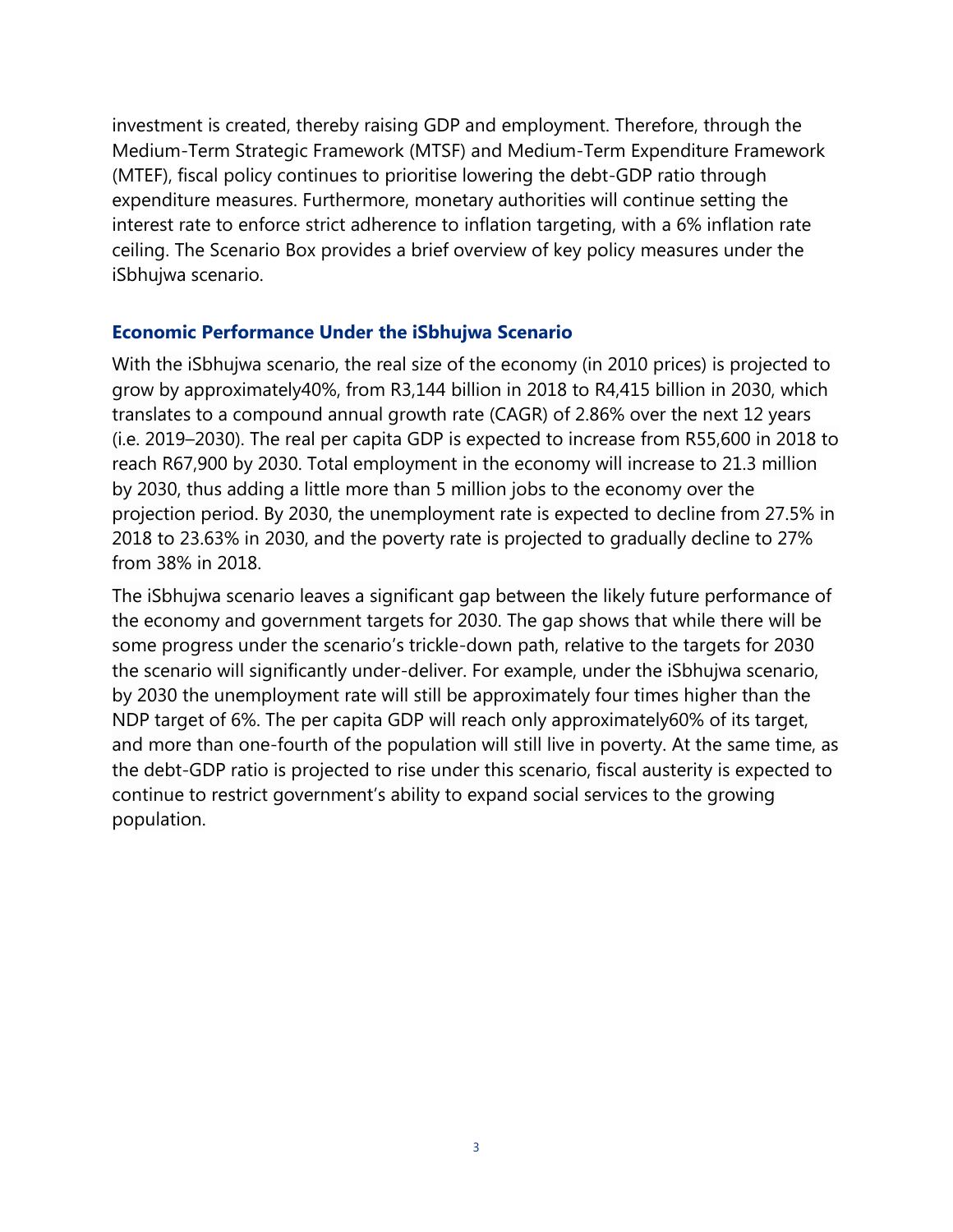# **iSbhujwa An Enclave Bourgeois Nation**

### **Macroeconomic Policy:**

- Fiscal austerity continues to restrict annual increases in general government investment to 6% and general government final consumption expenditure to 7.5%.
- Investment by public corporations also annually increases by 6%.
- Monetary policy continues to strictly adhere to inflation targeting.

### **Social Policy:**

- Phase 4 of EPWP is introduced in 2019 with no changes to the number of job opportunities or remuneration rates of Phase 3.
- The social security programme remains unchanged, with grant amounts adjusting by 6% annually.
- No new major social policy measures are introduced over the next 12 years.

### **Microeconomic reforms:**

- Tourism sector exports expand by an additional 8% to 10% annually over the medium term (between 2019 and 2021). Thereafter, the positive shock to the sector exports is expected to gradually settle to 5% by 2020.
- Output of the Trade, Catering and Accommodation Services sector, which includes tourism, grows by an additional 2% to 4% over the next three years. Thereafter, the positive shock to the sector's growth is expected to gradually decline, reaching 1.4% by 2030.
- Export from the agriculture sector grows by an additional 1% in 2019 and by an additional half a percent every year thereafter.
- The price of the transport, storage and communication sector declines over the next 12 years by 5% to 10% initially (between 2019 and 2021) and then by an additional 5% annually.
- Labour productivity especially increases in the following sectors: transport, storage and communication, agriculture, food, basic chemicals, iron and steel, and trade, catering and accommodation services. Labour productivity in these sectors grows annually by an additional 1%.
- Increases in competitiveness, which leads to the gradual lowering of mark-up by two percent initially and an additional one percent during each subsequent year, occurs for the trade, catering and accommodation services; transport, storage and communication; and financial intermediation, insurance, real estate and business services sectors.

### **External Environment:**

- The level of foreign direct investment in South Africa increases to 0.05% of GDP.
- The gold price annually increases by 1%.
- The nominal value of total world import grows annually by 6%.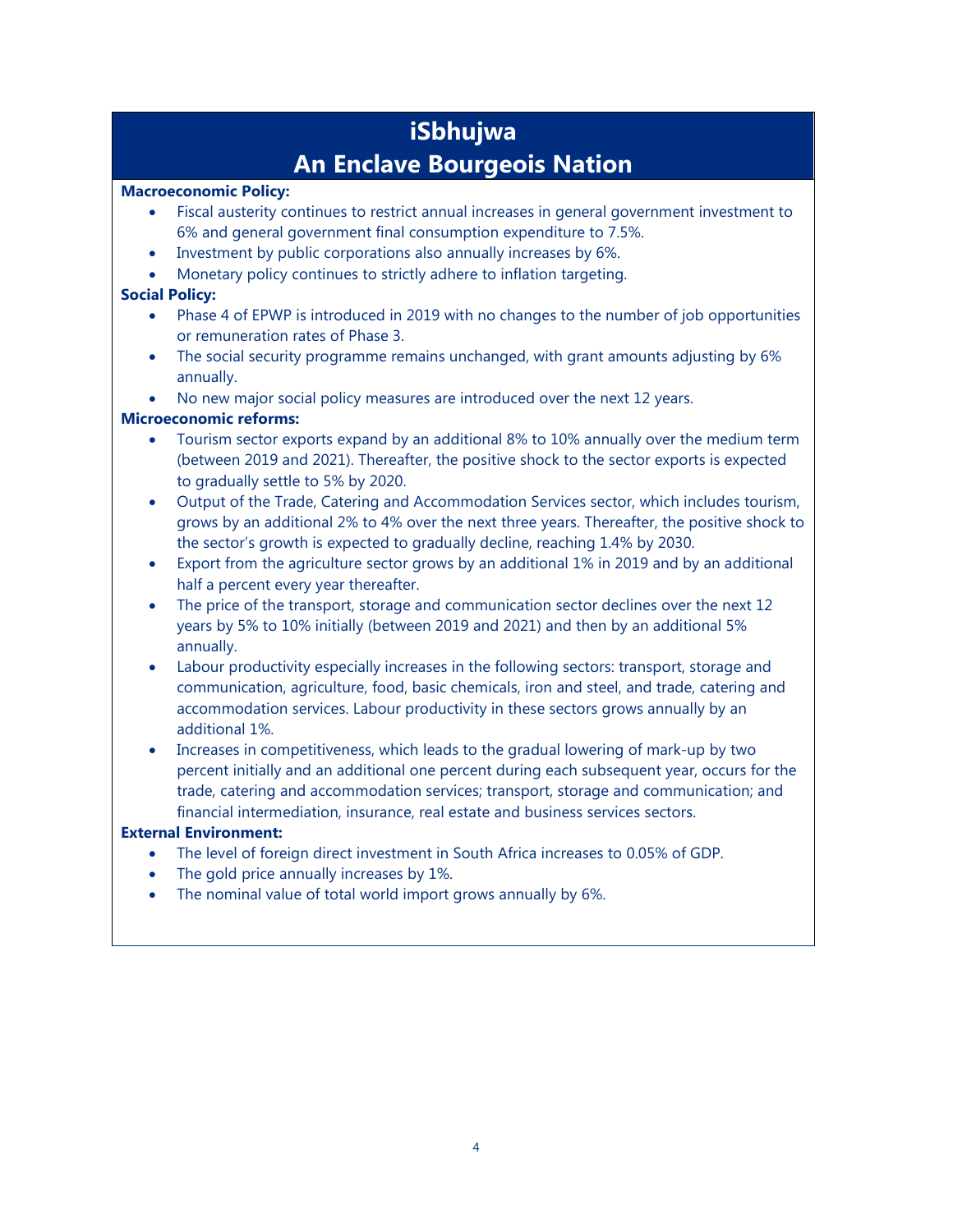# **Nayi le Walk: A Nation in Step with Itself Nayi le Walk Economic Policy Framework and Measures**

In this scenario past austerity-focused macroeconomic policy gives way to a growthoriented approach. This enables policymakers to consider fiscal and monetary policy tools for a more robust response to the country's developmental imperatives. Therefore, under the Nayi le Walk scenario, general government investment in economic infrastructure is pegged to increase from R87 billion in 2018 to close to R420 billion in 2030. Similarly, government investment in social infrastructure increases from R40.1 billion in 2018 to R196 billion by 2030, while economic services increase from around R30 billion to R143 billion during the same period. At the same time, investment by public corporations gradually increases from R184 billion in 2018 to R578 billion by 2030. The increased public investment provides for the allocation of significantly higher investment funds for building roads, bridges, railways, schools, hospitals, public housing, R&D and other economic and social infrastructure needs of the country.

Thus, the Nayi le Walk scenario expands government final consumption expenditure from a little more than R1 trillion in 2018 to R3.67 trillion by 2030, which means that between 2019 and 2030, it spends R3.61 more than the iSbhujwa scenario on the delivery of individual and collective social services.

Under the Nayi le Walk scenario, interest rate and credit extension policies are adjusted to lower the cost of borrowing, while easing access to credit by the private sector (business and households). The pursuit of these policies is mainly to support government's stated objectives of promoting black-owned businesses, properties and the growth of small and medium-sized enterprises in general.

With the rising demand for skilled labour, government realises that there is little or no chance that the private sector alone will generate jobs for 6 million unskilled unemployed workers in South Africa. In addition to the expanded Special Economic Zones and township industrial parks as well as an intensified programme to support small and micro enterprises, government decides to revamp the EPWP to become the Employer of Last Resort (ELR) for the unskilled-unemployed.

Under the Nayi le Walk scenario, trade and industrial policy centres on a social contract between the public sector and business. Corporations get extra resources to grow bigger and more innovative and in return these corporations are expected to create good-paying jobs in the country and focus on sectors that promise the greatest social returns. Because the manufacturing sector has relatively larger spill-over effects, government focuses on this sector for public procurement and local content policies, industrial financing and other measures. At the same time, the Public Investment Corporation (PIC), which is expected to contribute to the broader socio-economic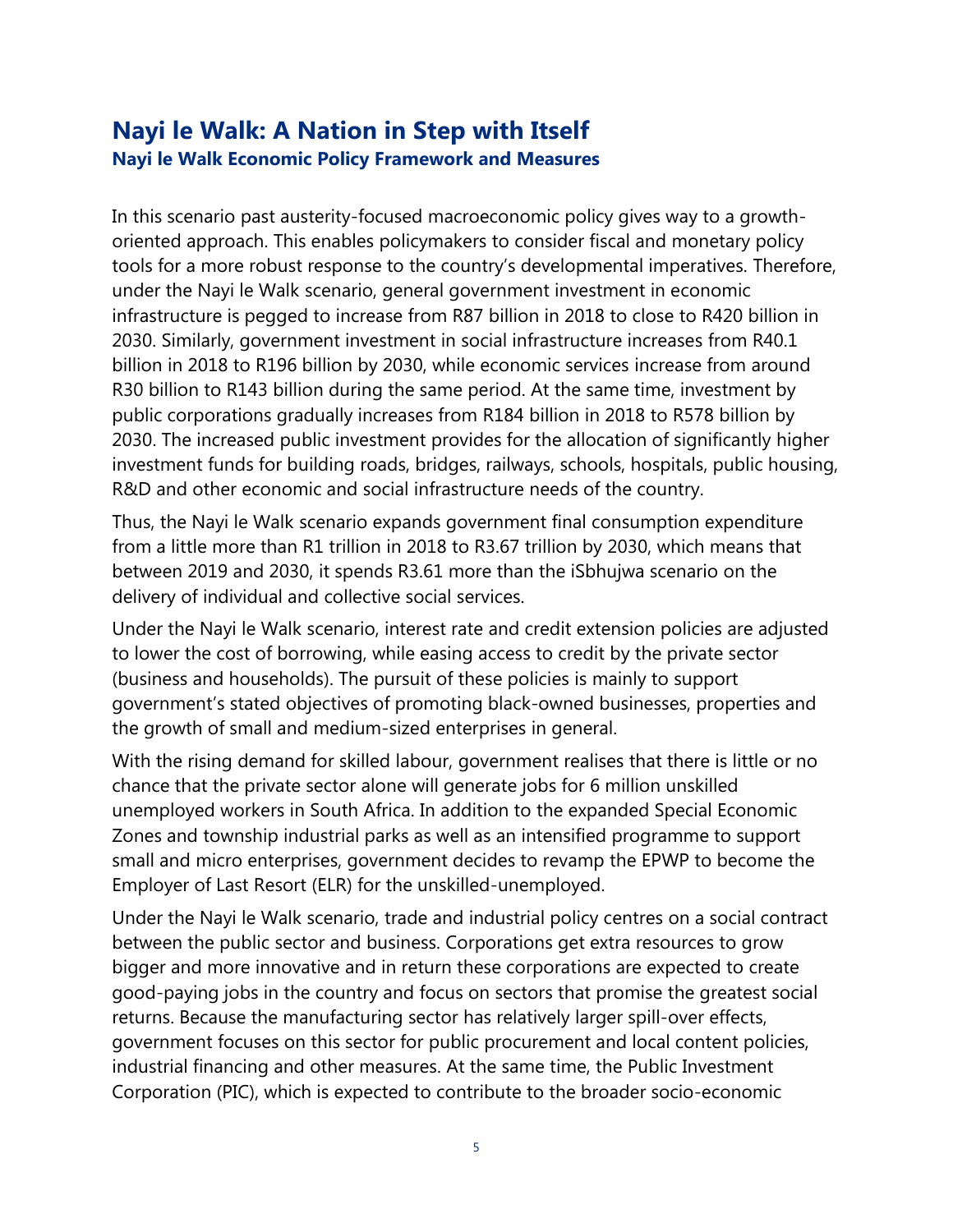development of the country, significantly increases its investment in the manufacturing sector. Finally, the Public-Private Growth Initiative (PPGI), which is established with the goal of aligning strategic planning between the private sector and government to improve economic growth, invests at least R500 billion, mainly in manufacturing, over the next 12 years. This is assisted by a gradual increase in FDI. The Policy Box provides more details on policy choices under the Nayi le Walk scenario.

### **Economic Performance Under the Nayi le Walk Scenario**

A well-coordinated annual increase in government current and capital spending boosts aggregate demand through the fiscal multiplier and increases aggregate supply overtime as the productive capacity of the economy increases. Combined with this is the virtuous cycle of rising consumer demand deriving from larger numbers of employed and self-employed people. With a more growth-focused monetary policy, demand effects are stronger and economic performance is significantly enhanced. These measures especially provide SMMEs with much needed life support and accentuate the decline in debt-GDP ratio by engendering stronger growth.

The ELR provides millions with a form of income while the manufacturing sector grows significantly leading to the gradual reversal of negative trends in its share of total output and employment during the next decade. Other important outcomes of the Nayi le Walk include:

- a. an average growth rate of 5.74% for the period 2019–2030, which will more than double the size of the GDP;
- b. an 80% increase in the real per-capita GDP;
- c. an increase in the average investment-GDP ratio to 28%;
- d. a debt-GDP ratio of 30.4% by 2030;
- e. an average deficit-GDP ratio of -3.2% during the twelve-year period;
- f. an increase in the available government funding for major government programmes such as the NHI, the land reform, free higher education, greening the economy, and other important social and economic services;
- g. a reduction in the unemployment rate by more than half, from the current 27.5% to 12.3% by 2030; and
- h. a reduction in the poverty rate by approximately two-thirds, from the current 38% to 13% in 2030.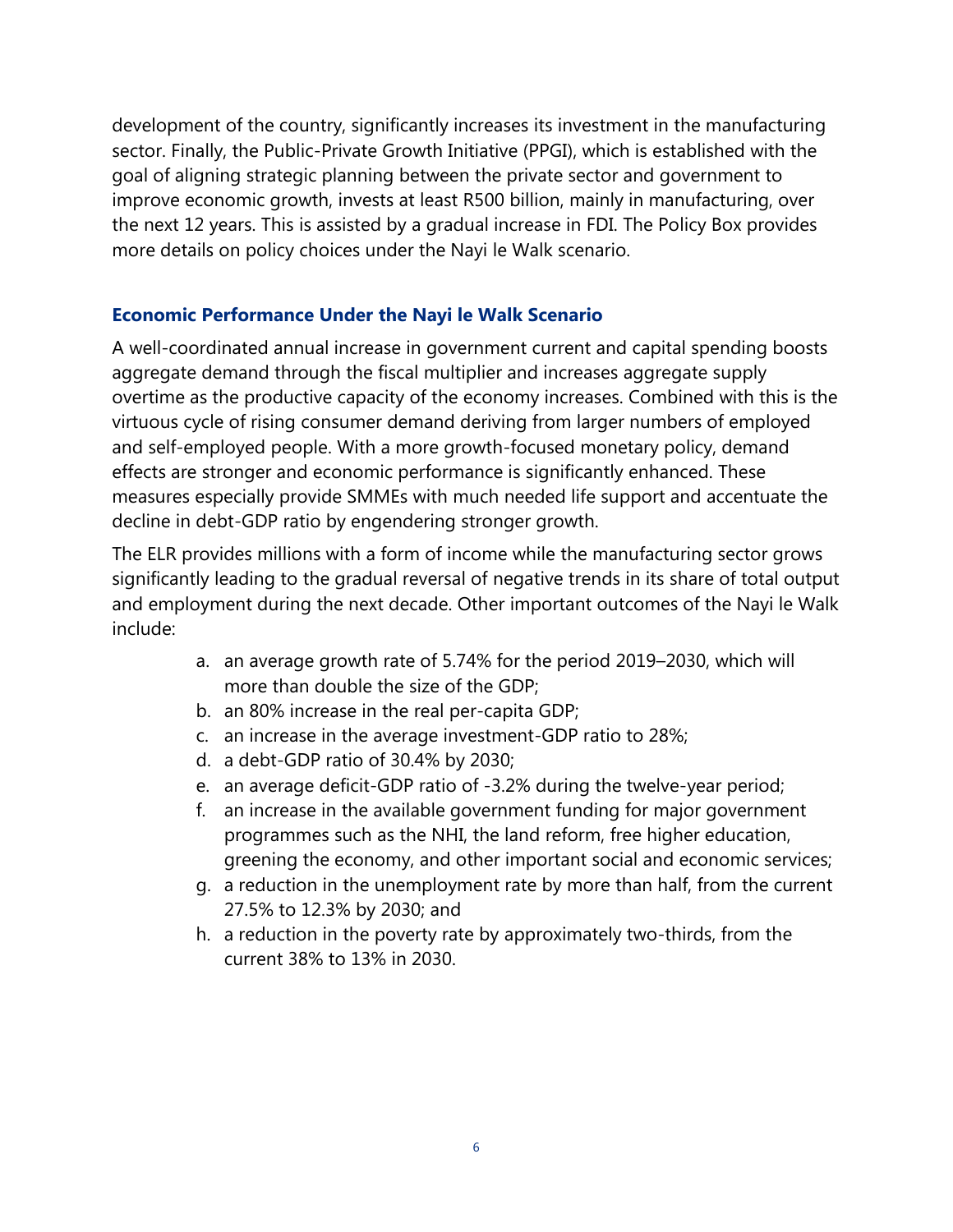# **Nayi le Walk A Nation in Step with Itself**

#### **Microeconomic reforms:**

- Tourism sector exports expand by an additional 8% to 10% annually over the medium term (between 2019 and 2021). Thereafter, the positive shock to the sector exports is expected to gradually settle to 5% by 2020.
- Output of the Trade, Catering and Accommodation Services sector, which includes tourism, grows by an additional 2% to 4% over the next three years. Thereafter, the positive shock to the sector's growth is expected to gradually decline, reaching 1.4% by 2030.
- Export from the agriculture sector grows by an additional 1% in 2019 and by an additional half a percent every year thereafter.
- The price of the transport, storage and communication sector declines over the next 12 years by 5% to 10% initially (between 2019 and 2021) and then by an additional 5% annually.
- Labour productivity especially increases in the following sectors: transport, storage and communication, agriculture, food, basic chemicals, iron and steel, and trade, catering and accommodation services. Labour productivity in these sectors grows annually by an additional 1%.
- Increases in competitiveness, which leads to the gradual lowering of mark-up by two percent initially and an additional one percent during each subsequent year, occurs for the trade, catering and accommodation services; transport, storage and communication; and financial intermediation, insurance, real estate and business services sectors.

### **Trade and Industrial Policy:**

- Industrial policy measures, such as various industrial financing incentives, succeed in directly and indirectly increasing total annual investment in the manufacturing sector by R10 billion during the next 12 years.
- Trade and industrial policy measures, such as the SEZ and African integration programmes, succeed in increasing total exports by an additional 1.5% after 2020.
- The government's Proudly SA and localisation policies succeed in gradually reducing the import dependency ratios of some sectors by 20% over the next 12 years.

### **Macroeconomic Policy:**

- Government and public corporations systematically increase their investment in economic infrastructure (e.g. roads, bridges, dams, electricity and water supply), social infrastructure (e.g. schools, hospitals, parks and administrative services) and economic services (e.g. business enterprises) by 10% annually over the next 12 years, which is 4% above the iSbhujwa scenario.
- Relative to theiSbhujwa scenario, the government's annual current expenditure is raised by an additional 3% in order to provide more financial support for the delivery of social services over the next 12 years.
- The Reserve Bank acts to use monetary policy tools to contribute to the goal of achieving a growth target of 6% with a higher target for the upper limit of the inflation rate.
- Monetary authorities adopt necessary measures to raise the annual growth of the credit extension to the private sector to 15%.

### **Social Policy:**

• With many unemployed people being absorbed in various economic activities, including SEZs, industrial parks as well as small and micro-enterprises, government gradually begins to make public works the employer of last resort for the unskilled unemployed in South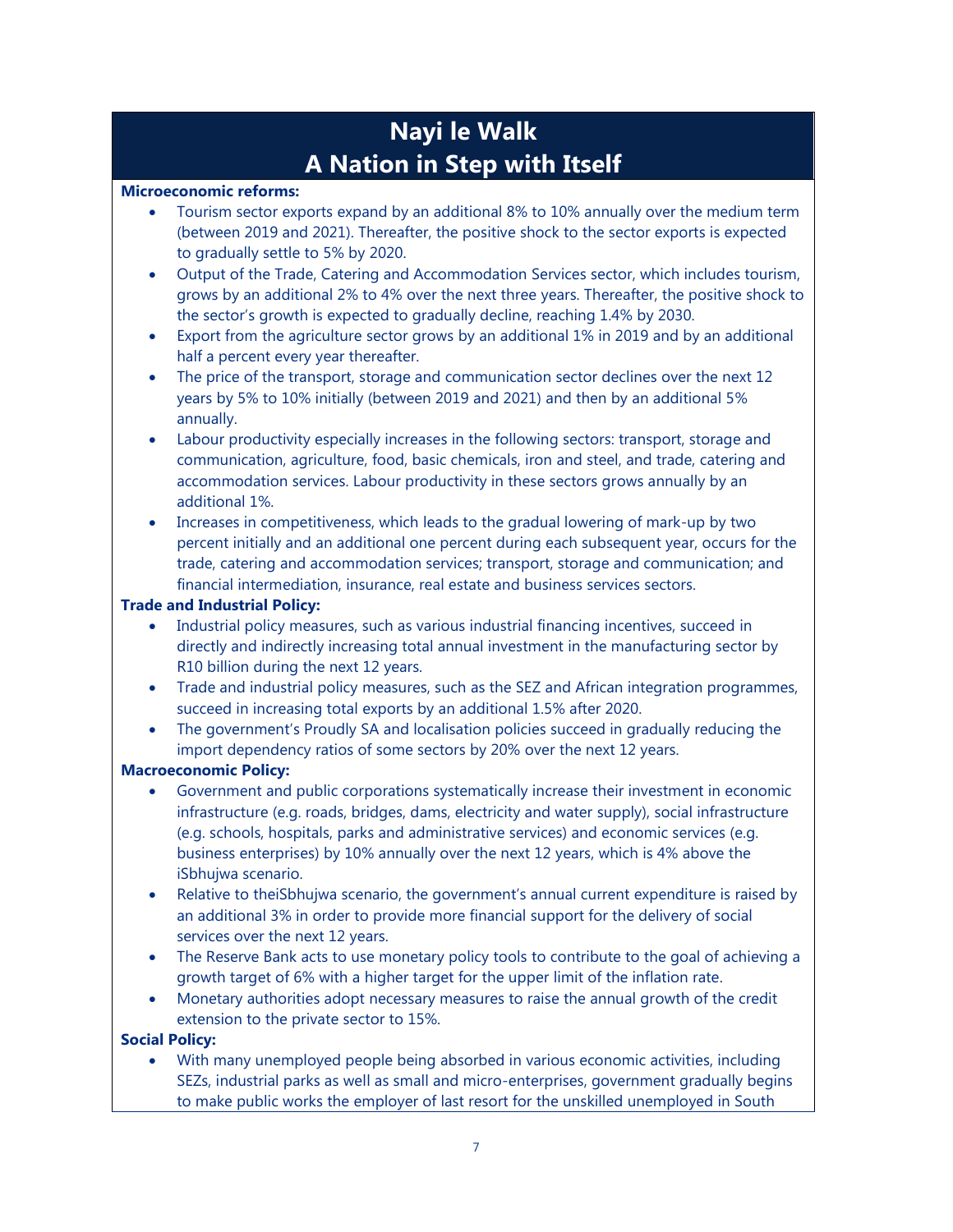Africawho are still left out. It originally caters for 70% of the unskilled unemployed before expanding the service to all unskilled unemployed after 2027. The daily remuneration rate for those involved in public works is significantly increased, and it is adjusted upward by 6% annually.

The DSD introduces a new caregiver grant, for family members that take care of a child who receives either a child support grant or a care dependency grant. The programme is designed to allocate only one caregiver grant per family. The initial value of the grant is R300 per month which will increase by 6% annually.

#### **PIC and Private Sector Investment:**

- Through the Public-Private Growth Initiative (PPGI), the private sector increases investment in the South African economy by R500 billion over the next 12 years.
- To contribute to the broader socio-economic development of the country, the Public Investment Corporation (PIC) increases its investment in the South African economy by R100 billion by annually investingR20 billion in the manufacturing sector between 2019 and 2023 (5 years).

#### **External Environment:**

- The level of foreign direct investment in South Africa gradually increases from 0.05% to 0.13% of GDP between 2019 and 2030.
- The gold price annually increases by 2% and platinum group metals (PGM) as well as manganese also perform well, on the back of stationary and mobile applications of fuel cell technology and electricity batteries respectively.
- The nominal value of total world imports grows annually by 8%.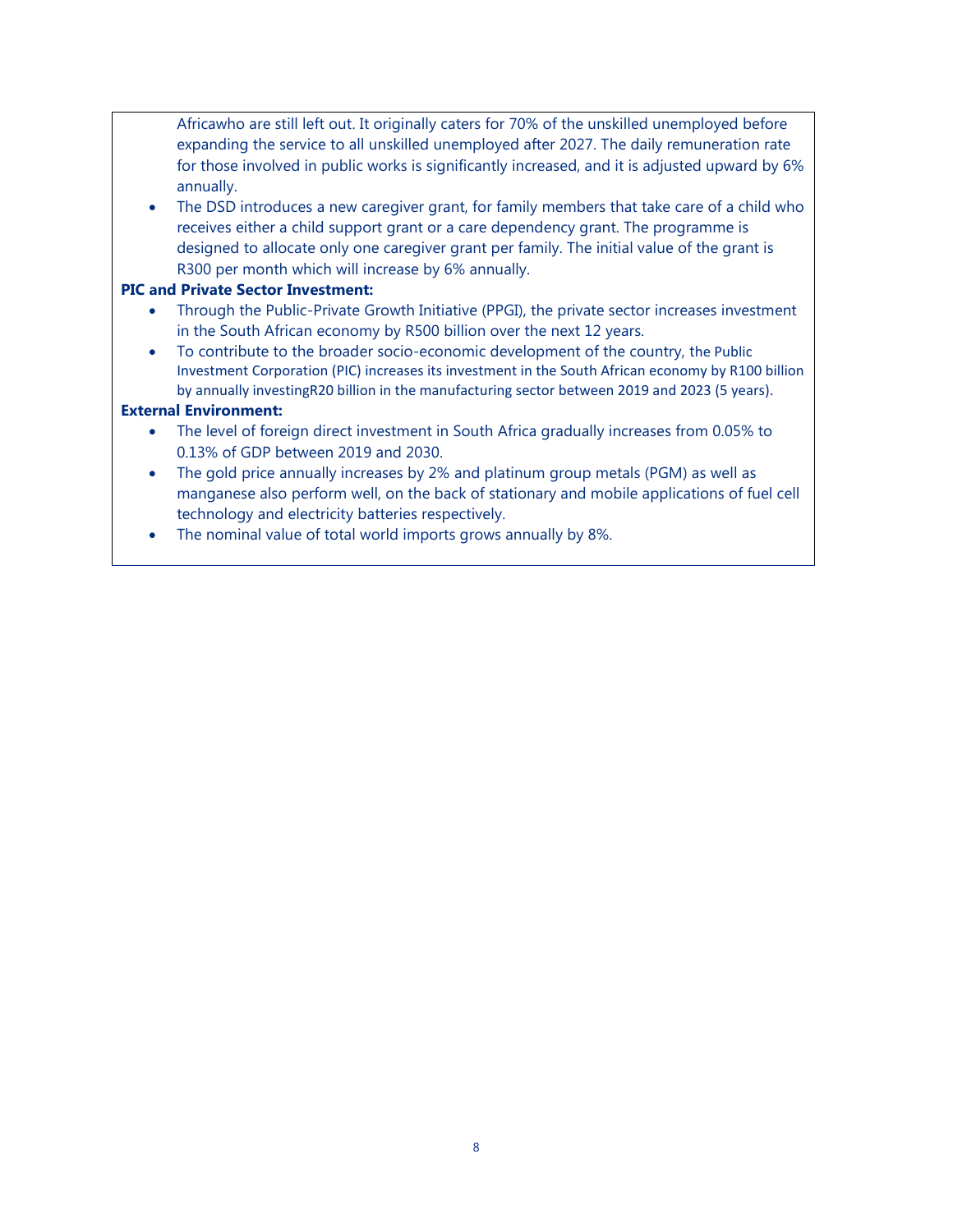## **Gwara Gwara: A Floundering False Dawn Gwara Gwara Economic Policy Framework and Measures**

The election of 2019 did not bring about major changes in economic policy. The general perception within the government was that the poor economic performance was merely linked to the corruptions that had stemmed from the "state capture" saga. Therefore, the new government's main focus was on uprooting the "state capture" as a way to also reignite the economy.These efforts flounder in the face of resistance and poor capacity in state law-enforcement agencies At the same time, there were new calls for large fiscal adjustments to close the deficit and stabilise debt through the reduction of the wage bill, privatising core State Owned Enterprises (SOEs), dropping the implementation of commitments such as the NHI and subsidised higher education. Overall, the trickledown path of the economy, with its supply-side measures, continued after 2019, with even less income and wealth trickling down to the masses as the MTEF's austerityfocused approach imposed annual cuts in real spending on social services and government transfers.

By the election of 2024, proponents of the extreme austerity akin to Structural Adjustment Programmes blamed the poor economic performance on incomplete implementation of their proposed supply-side microeconomic policies for structural reform. Under a coalition government, there were increasing talks of "shock therapy" from some key cabinet members. Consequently, in line with this thinking, measures were adopted to withdraw state subsidies, cut public works programmes, reduce the real value of social grants, privatise more of the SOEs, abandon Buy South Africa and localisation policies, cut taxes and adopt a more restrictive inflation targeting approach. As outcomes of these measures started to show, the country had moved to an **immiserising growth path**, with the rich getting richer and the poor getting poorer.

### **Economic Performance Under Gwara Gwara Scenario**

Under the Gwara Gwara scenario, the average economic growth dropped to below 2% and the official unemployment rate remained extremely high at 26% and above. The real per capita income thus improved slowly, by an average of 1.1% annually over the period, from approximatelyR55,000 in 2018 to R62,000 in 2030. The high rate of unemployment and the scenario's austerity on steroids approach restricted the growth of demand in the economy and, with it, the growth of output (supply). The real gross domestic expenditure, which measures total real demand in the economy, experienced the lowest CAGR during this period at 2.1% compared to 3.6% for 2002–2017. Similarly, the CAGR of economic output dropped to 2.1% compared to 2.7% for 2002 to 2017. Contrary to the predictions of the proponents of the new policy, further privatisation and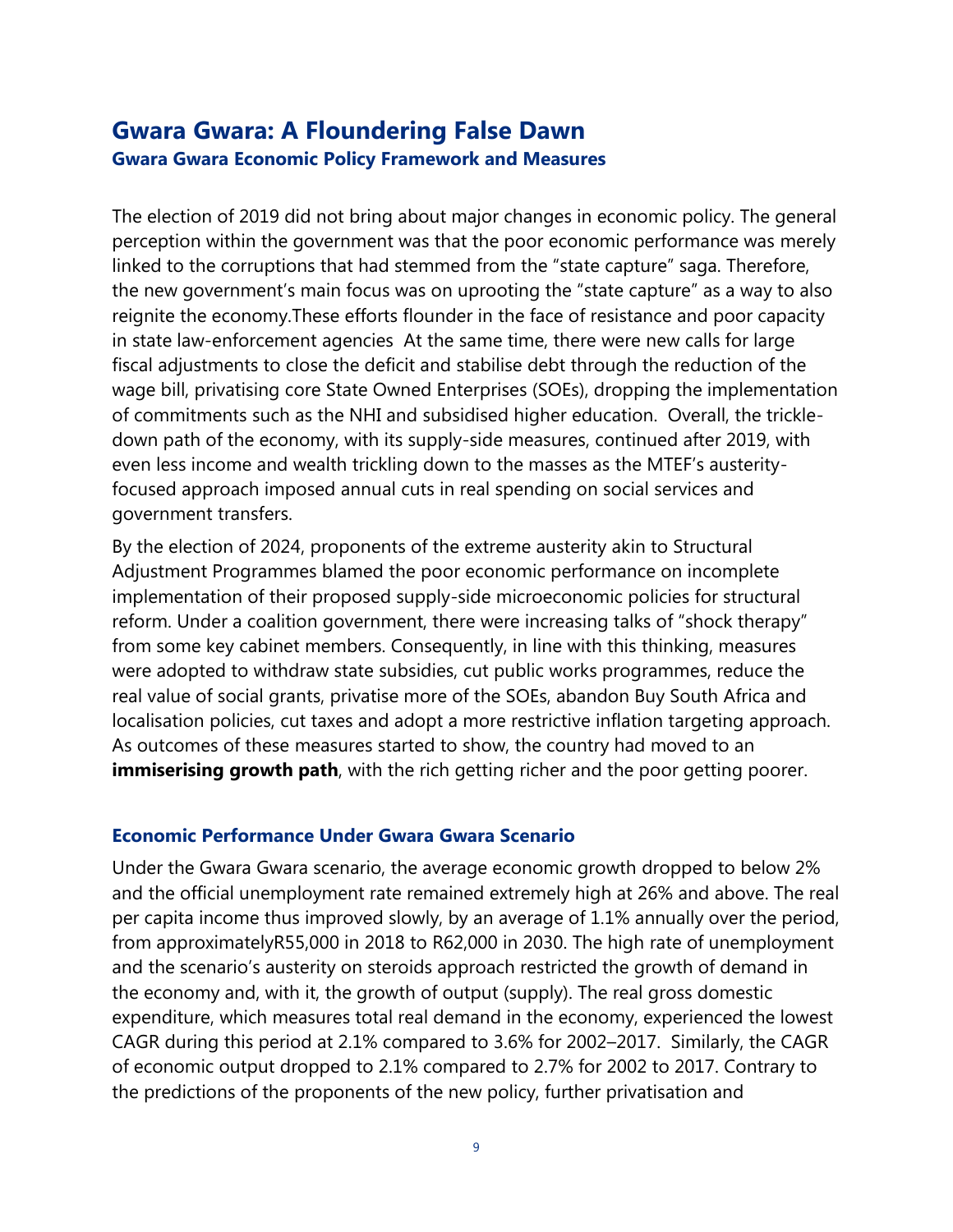liberalisation of the economy did not yield a higher investment-GDP ratio by the end of the 2020s. In fact, the average investment-GDP ratio for the period was 6% lower than the corresponding average for 2002–2017. By 2030, approximately one-third of the population remained in poverty. The slow rate of per capital income growth and the worsening of inequality under the Gwara Gwara scenario significantly reduced the share of the poor from the economic pie, making the scenario an immiserising growth path for the country's poor.

# **GwaraGwara A Floundering False Dawn**

### **Microeconomic reforms:**

- Tourism sector exports expand by an additional 8% to 10% annually over the medium term (between 2019 and 2021). Thereafter, the positive shock to the sector exports is expected to gradually settle to 5% by 2020.
- Output of the Trade, Catering and Accommodation Services sector, which includes tourism, grows by an additional 2% to 4% over the next three years. Thereafter, the positive shock to the sector's growth is expected to gradually decline, reaching 1.4% by 2030.
- Export from the agriculture sector grows by an additional 1% in 2019 and by an additional half a percent every year thereafter.
- The price of the transport, storage and communication sector declines over the next 12 years by 5% to 10% initially (between 2019 and 2021) and then by an additional 5% annually.
- Labour productivity especially increases in the following sectors: transport, storage and communication, agriculture, food, basic chemicals, iron and steel, and trade, catering and accommodation services. Labour productivity in these sectors grows annually by an additional 1%.
- Increases in competitiveness, which leads to the gradual lowering of mark-up by two percent initially and an additional one percent during each subsequent year, occurs for the trade, catering and accommodation services; transport, storage and communication; and financial intermediation, insurance, real estate and business services sectors.

### **Trade and Industrial Policy:**

- Industrial policy measures, such as subsidies on products and production and various industrial financing incentives are discontinued.
- The government's Proudly SA and localisation policies are phased out.

### **Macroeconomic Policy:**

- Fiscal austerity continues to restrict annual increases in nominal general government investment to 5.5% and nominal general government final consumption expenditure to 6%.
- The household income tax rate for brackets 4 to 7 is reduced by 2%
- Investment by public corporations annually increases by 5.5%.
- Monetary policy continues to strictly adhere to inflation targeting with the ceiling for the inflation rate reduced to 4%.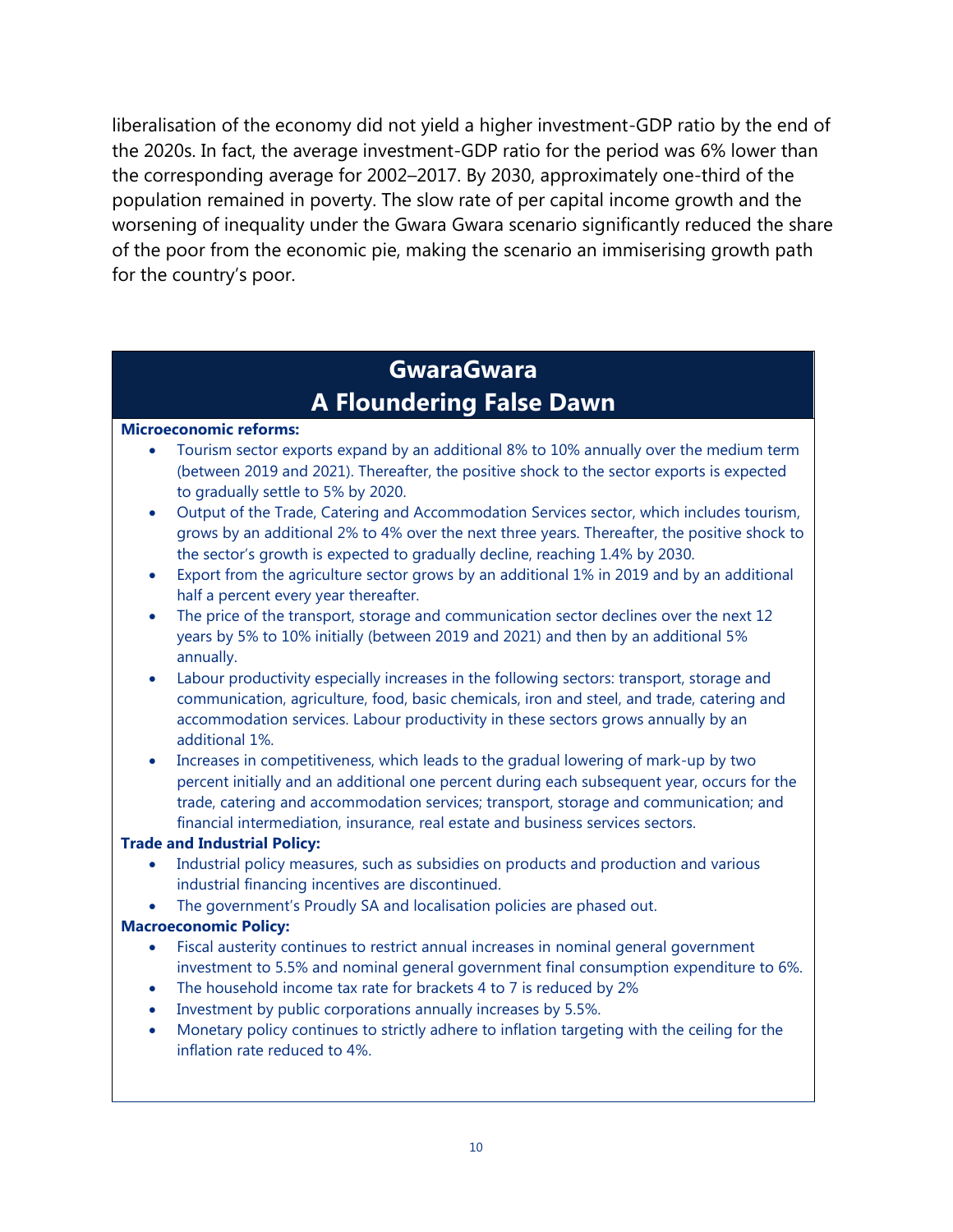### **Social Policy:**

- The annual number of EPWP job opportunities is halved for the Phase 4 of the programme.
- The annual adjustment of the amount of all social grants is limited to 3%.

### **External Environment:**

- The level of foreign direct investment in South Africa gradually declines from 0.05% of GDP in 2018 to 0.005% of GDP.
- The gold price annually increases by 1%.
- The nominal value of total world import grows annually by 6%.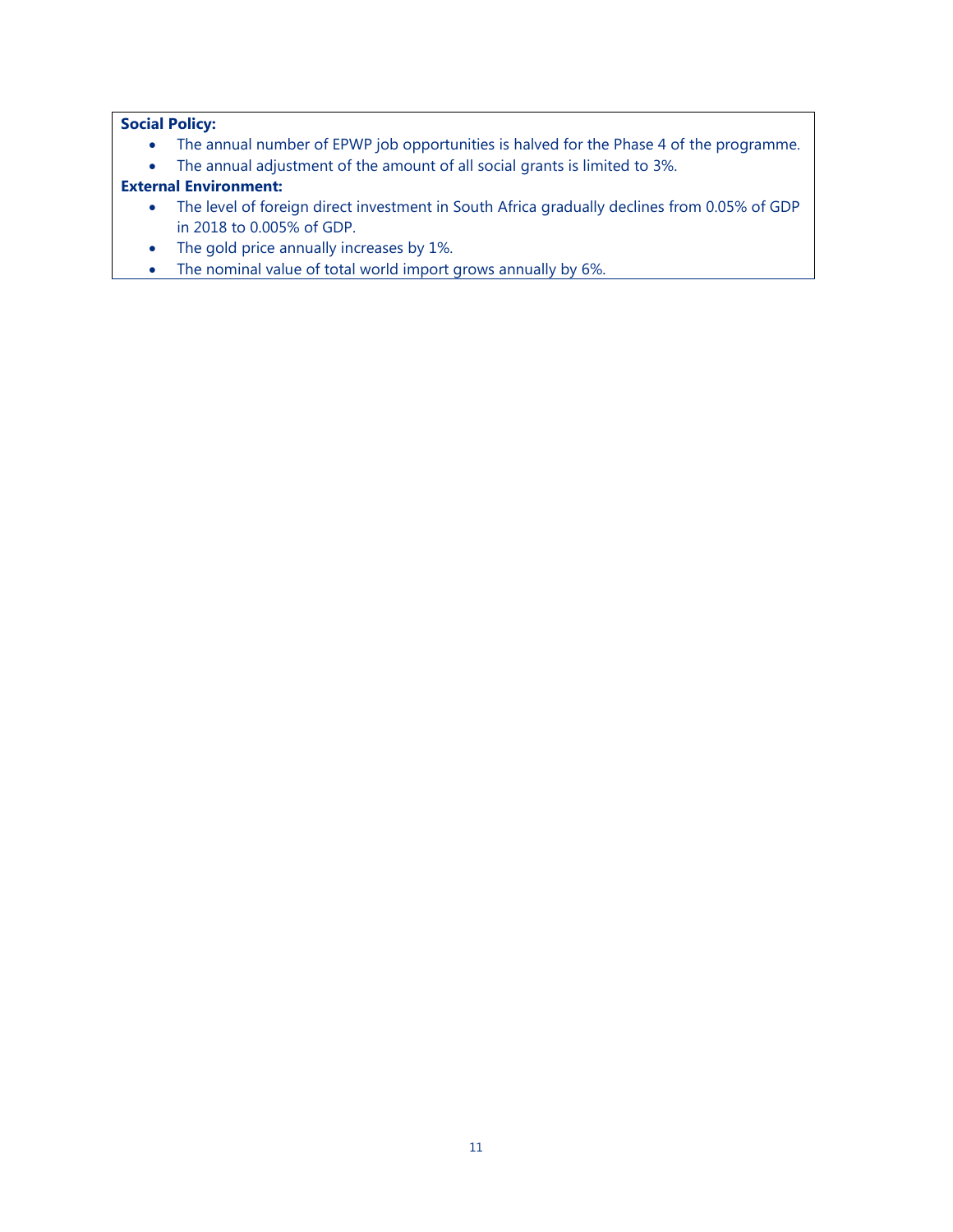### **Appendix**

### **BASIC STRUCTURE AND FEATURES OF ADRS' DYNAMICALLY INTEGRATED MACRO-MICROECONOMIC SIMULATION MODEL OF SOUTH AFRICA (DIMMSIM)**

Over the last 15 years, ADRS has built a suite of 10 proprietary South African economic models which include two core models and eight specialised models. The two distinct core models were built using fundamentally different modelling techniques. The ADRS multi-sector Macroeconomic Model of South Africa (MEMSA) is a large multi-sector macroeconometric model built as a tool for designing, forecasting and conducting impact analyses of macroeconomic and industry policy scenarios. Its construction utilised time-series data and analysis. The ADRS South African Tax and Transfer Model (SATTSIM) is a microsimulation model built using household-level survey data. It is a tool for designing, forecasting and conducting impact analyses of policies related to direct and indirect taxes, social security, public works, poverty and inequality.

DIMMSIM integrates MEMSA and SATTSIM to capture the dynamic interactions between the macroeconomic performance and the poverty and income distribution at household level. Following is a brief non-technical introduction to the DIMMSIM and its features.

### **DIMMSIM's Macroeconomic Component**

The ADRS MEMSA is one of the two modules of DIMMSIM. It allows design and analyses of macroeconomics and industrial policies and produces projections of the paths of key indicators related to the economy and its economic sectors under various domestic and international contexts and policy options.

MEMSA is a bottom-up model with more than 3200 equations that capture the structure of the National Income and Product Account (NIPA) at sector and aggregate levels and produces projections that are consistent with various national accounting identities in nominal and real terms. The model includes more than 400 estimated equations that analytically and empirically capture the behaviour of the private and household sectors as part of capturing the working and dynamics of the economy from its production, expenditure and income perspectives. MEMSA's analytical approach is in the tradition of pluralism of heterodox economics and uses modern time-series specification and estimation methods to estimate the parameters of the model's behavioural equations. MEMSA's equation system can be broken down into a number of blocks that include:

**The Final Demand Block** encompasses 769 equations. It includes sets of estimated equations that capture the behaviour of the private sector as it relates to sectoral-level investment, exports and imports in 45 sectors; households in terms of expenditure on 27 categories of consumption goods and services; and the public sector in terms of final consumption expenditure and investment. The expenditure block of equations therefore produces projections of various components of aggregate demand in the economy that facilitate the model's projection of real and nominal GDP from the expenditure side.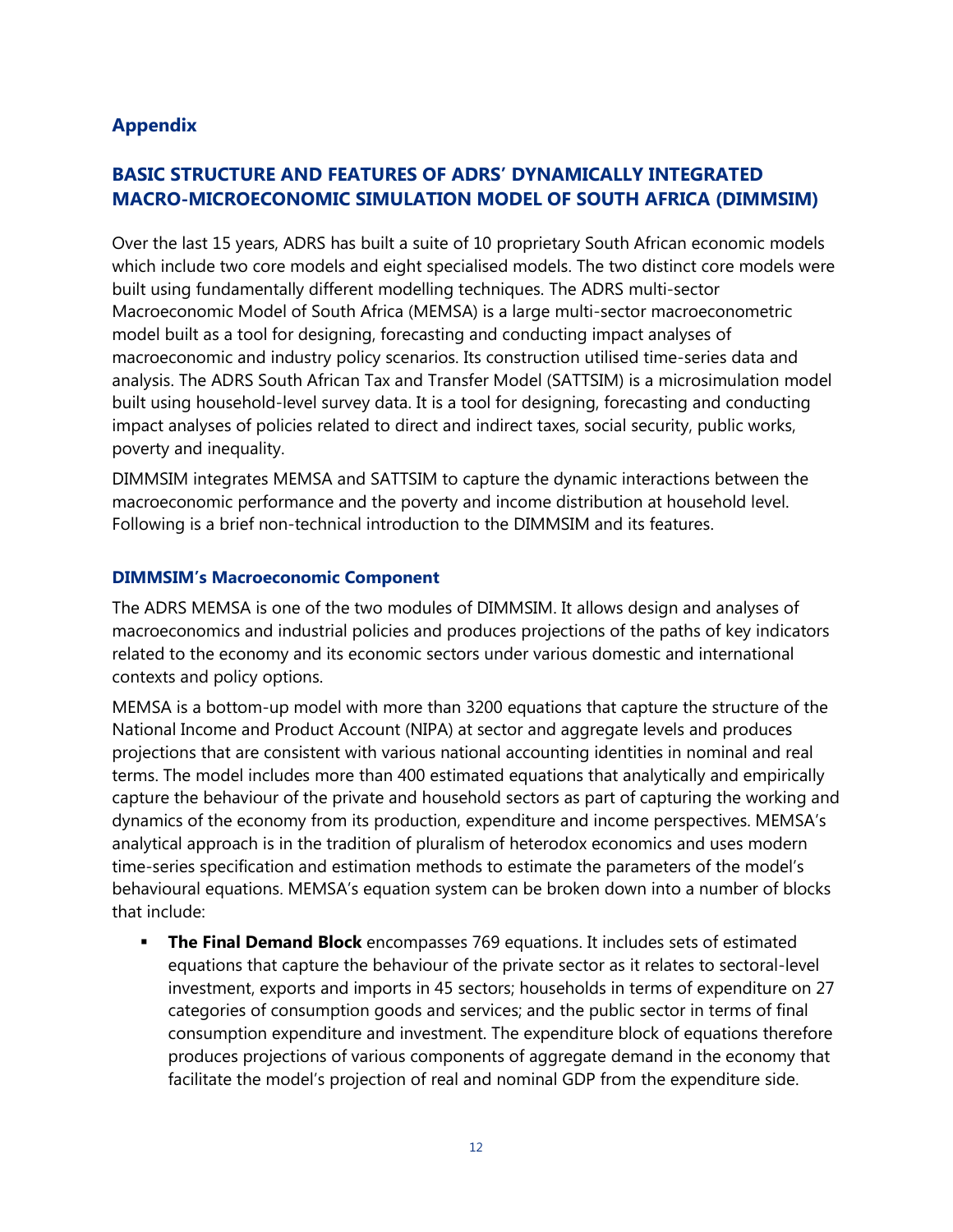- **The Production Block** includes 712 equations that represent sector and aggregate production-related activities in the economy. It includes sets of equations that produce projections of sector outputs, potential outputs, capital stock and capital productivity, all in nominal and real terms. Private sector decisions on how much to produce in various sectors of the economy are captured through 40 estimated equations that link the decisions to various demand, supply and price factors in the economy. Therefore, the equations of the production block generate consistent projections of nominal and real values for sector and aggregate outputs, namely value added at basic prices. The aggregate of sectoral value added at basic prices plus the net taxes and subsidies on products provide the model's annual projections of GDP from the production side.
- **The Price and Wage Block** is comprised of 413 equations that include time-series estimated behavioural equations for sector output prices (45), consumer prices (30) and investment prices (45). It also includes equations for sector import and export prices, sector- and economy-wide inflation rates and 45 estimated equations for the sector-level real wage rate (i.e. average remuneration rates) and 45 calculated sectoral-level nominal wage rates.
- **The Labour Market Block** is comprised of 186 equations that include 40 estimated equations that capture factors that determine short- and long-term demand for sectorlevel employment. In addition, this block includes equations for sectoral labour productivity, labour force, unemployment rate and other labour market indicators.
- **The Income, Expenditure and Savings Block** includes 569 equations that capture a detailed breakdown of income, expenditure and savings of households, incorporated businesses and government, in both nominal and real terms. A combination of variables from this block, the labour market block, the price and wage block and the production block provides forecasts of the real and nominal GDP from the income side.
- **The Financial Block** embodies 88 equations for indicators related to the financial and monetary side of the economy, such as the interest rate, exchange rates, money supply, credit extensions, household financial assets and liabilities, and foreign direct and portfolio investments. The financial block variables are especially important determinants of variables in other equation blocks and include policy variables and time-series estimated variables.
- **The National Account Block** incorporates more than 470 equations. This block of equations is responsible for ensuring consistency and enforcing NIPA relationships within the economic system captured by the model. For example, it ensures that in the model, the calculation of GDP, both real and nominal, from the income, production and expenditure sides are comprised of relevant NIPA components and are consistent with each other at aggregate and sector levels, in nominal and real terms.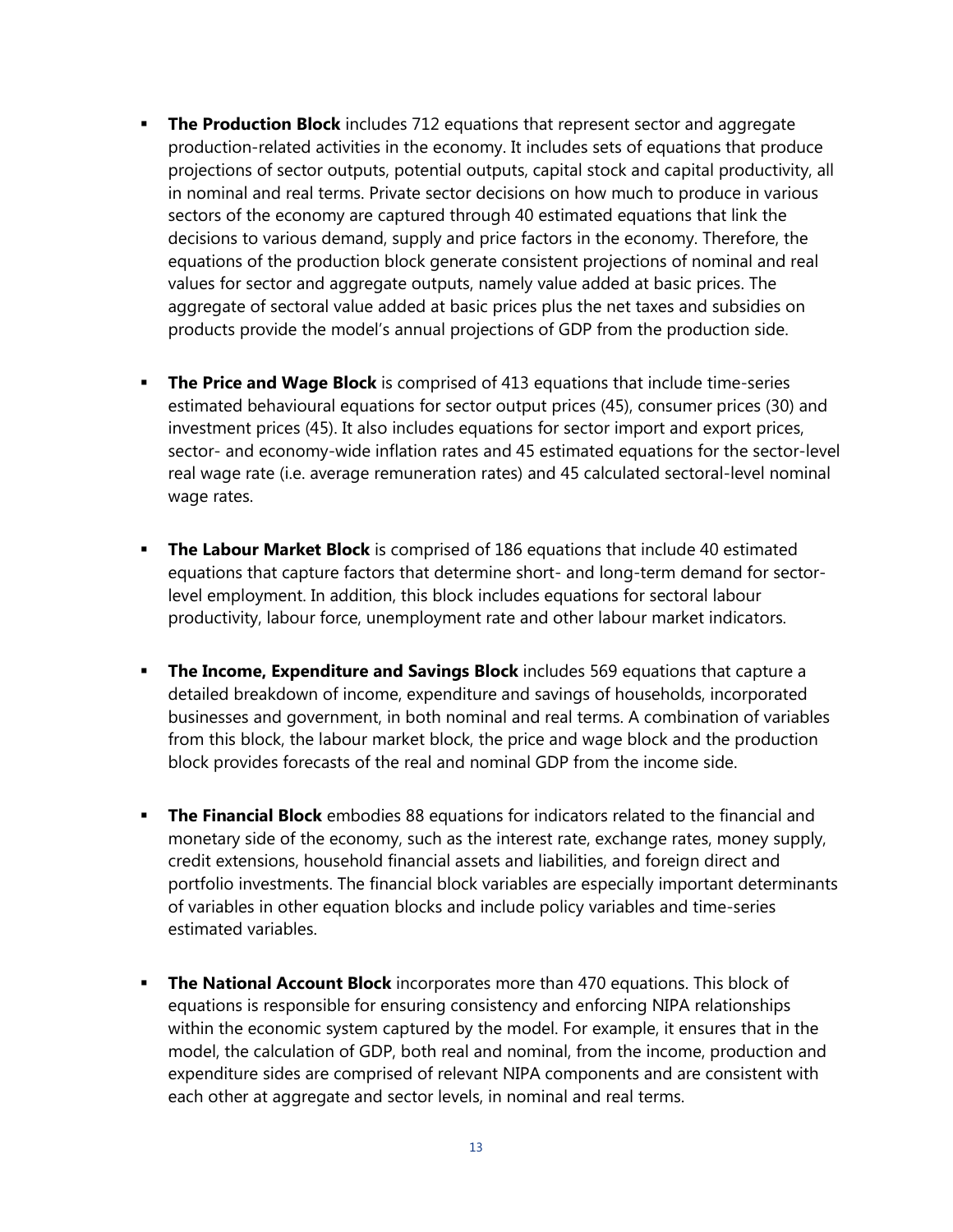MEMSA's list of exogenous variables includes a number of domestic and international variables. Among exogenous inputs to the model are:

- General government and public corporation investment
- Monetary and fiscal policy rules
- **•** Government current spending
- **Tax and subsidy rates**
- Population
- Oil prices
- Gold prices
- Annual growth rates of world and regional import demands
- U.S. interest and inflation rates

DIMMSIM's flowchart and economic sectors are presented in Diagrams 1 and 2.

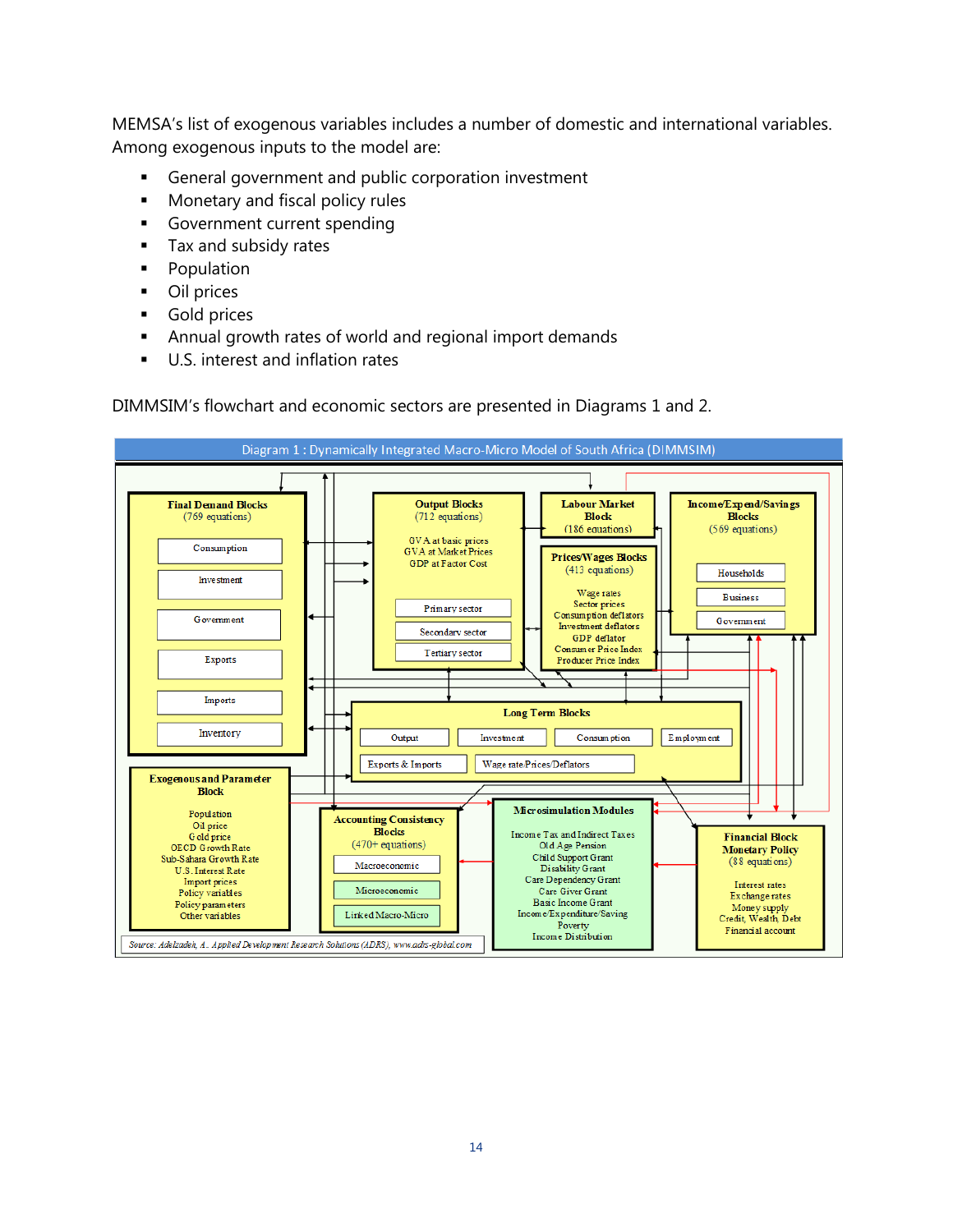

The macroeconomic module of DIMMSIM generates annual forecasts of a relatively large number of aggregates and sector-level, nominal and real variables and indictors. It includes indicators related to production, labour market, prices, wages, financial variables and incomes and expenditures of households, business and government. The model projections are consistent across aggregation levels, both in nominal and real terms. The model's key outputs include:

- Projection of key macroeconomic indicators
- Projection of demand for employment (expansion demand) for 45 sectors of the economy
- Projection of output, investment, exports, imports, wages and prices for 45 economic sectors
- Financial indicators such as the interest rate, credit extensions and money supply
- Trade indicators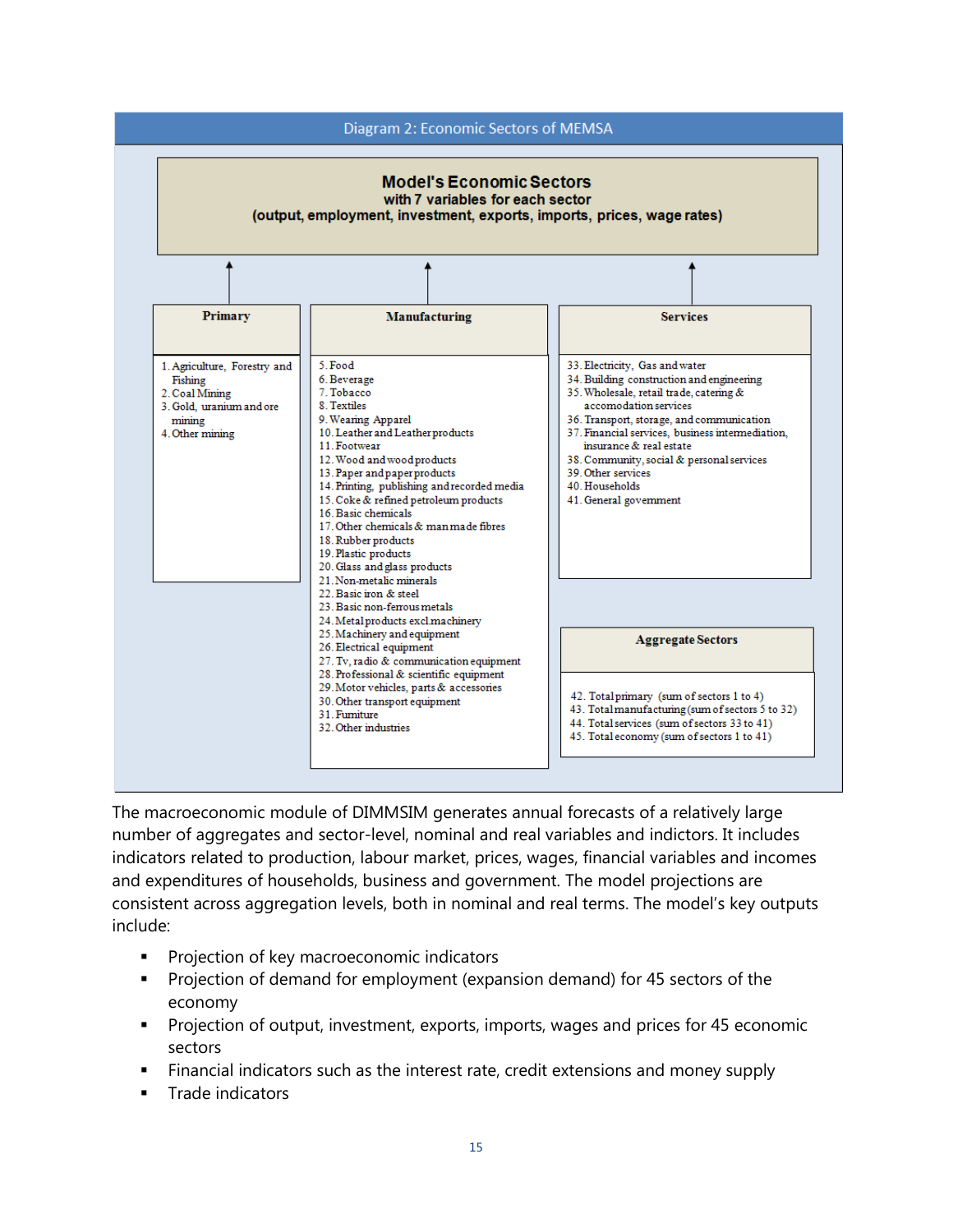- **■** Income and expenditure indicators
- **■** Sustainability indicators
- **■** Labour market indicators
- Production indicators
- Demand (expenditure) indicators

### **DIMMSIM's Microsimulation Component**

In DIMMSIM, the macroeconomic module is linked to a full microsimulation model of individuals and households to capture the interactions between macroeconomics, industrial structure, household poverty and income distribution in South Africa.

The modelling principle employed to build the South African household model is the microsimulation technique, whose application to socio-economic modelling was pioneered by Guy Orcutt in the United States in the late 50s and early 60s. The South African microsimulation model, originally built as a static model (Adelzadeh, 2001), was subsequently expanded and complemented with dynamic properties to capture the interactions between the macroeconomy and the household sector.

The main components of the model are its database and its tax and social policy modules. The South African model uses a micro-database of individuals and households using official Household Survey, Income Expenditure Surveys, the Census and quarterly Labour Force Surveys, which are the main sources of countrywide economic and demographic microdata. The model's database is prepared in terms of *family units* because it relates closely to the definition of the financial unit used by many of the government tax and transfer programmes.<sup>2</sup> The model's database includes 125,830 individuals, making up 61,684 families or 29,800 households. The database includes weights for individuals, families and households, which are used to translate each of the three samples to their corresponding populations for a given year. Each unit record includes more than 400 columns of information for each individual in the family – including demographic, labour force, marital status, housing, income and expenditure information. Diagram 4 presents the flow chart of the model.

The South African microsimulation model includes three modules for government's taxation policies (i.e. personal income tax, excise tax and value-added tax), six modules for transfer programmes (i.e. old age grant, child support, disability grant, care dependency grant, caregiver support and the basic income grant), a public works module for government's Expanded Public Works Programme (EPWP)and two modules for poverty and inequality.

<sup>2</sup> Since the South African national surveys use 'households', the construction of the unit record of the South African model on the basis of family unit required a substantial amount of programming. The relational codes in the October Household Survey were used to break households into the appropriate number of families.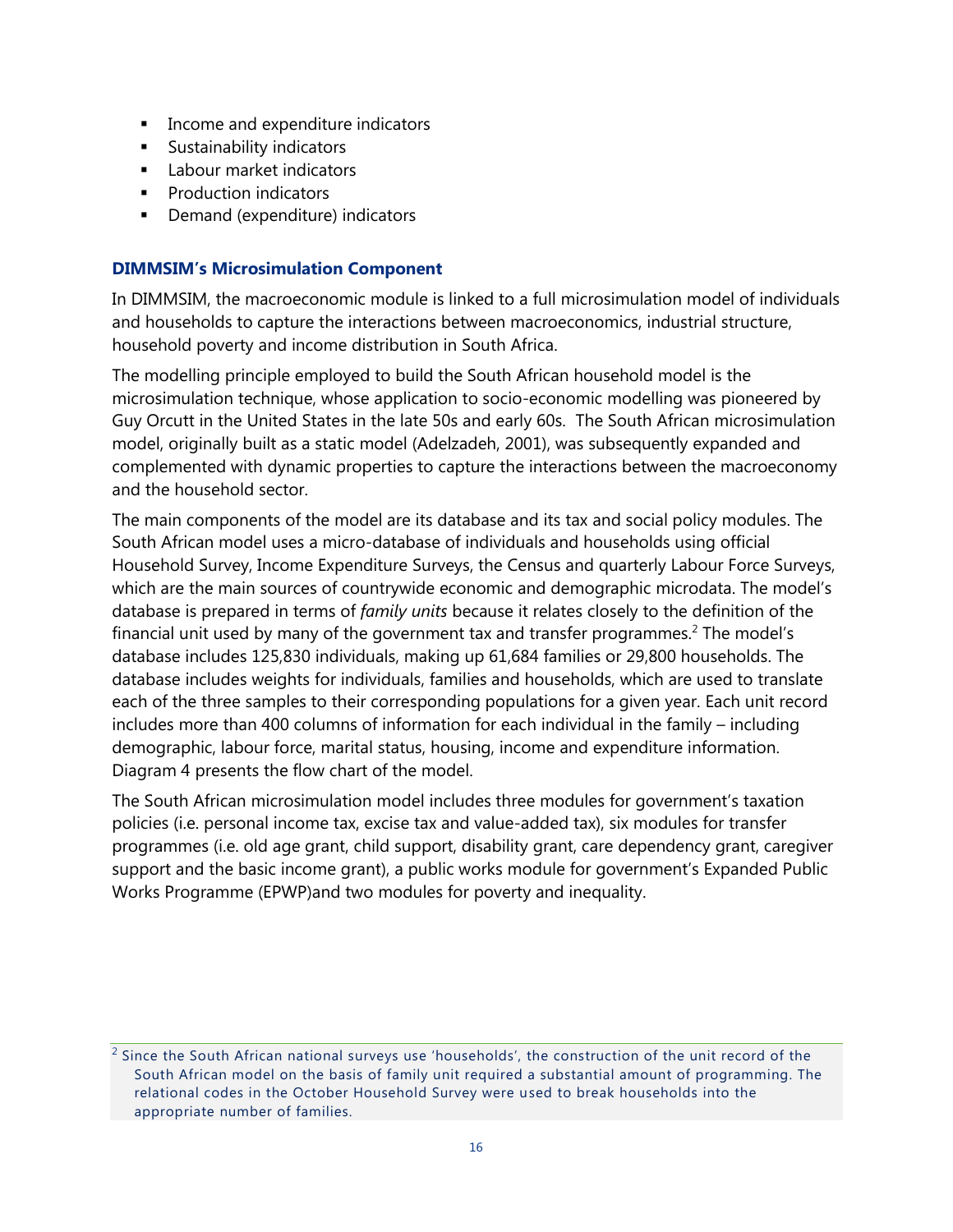

### **Interactions Among Modules of DIMMSIM**

The model establishes two-way interactions between its macro and micro components such that (a) changes in macroeconomic variables (e.g. changes in prices, employment, wage rates, benefits and transfers) influence welfare of individuals and families; and (b) changes in household-level economic conditions (e.g. poverty, inequality, consumption, taxes, eligibility for social grant) influence macroeconomic outcomes. The Gauss-Seidel's iterative method is mainly used to solve the overall system. The procedure runs the two models for a number of interactions, allowing interactions between the macro and micro parts of the model before it converges and generates the final results for each year of the forecast period. This ensures that each period's results reflect convergence of the macroeconomic variables and household-level variables at the aggregate level. Therefore, the two models are dynamically integrated and generate time-based results that reflect the actual process of policymaking and evaluation.

For more information on DIMMSIM, visit ADRS website or send you enquires to adelzadeh@adrs-global.com.